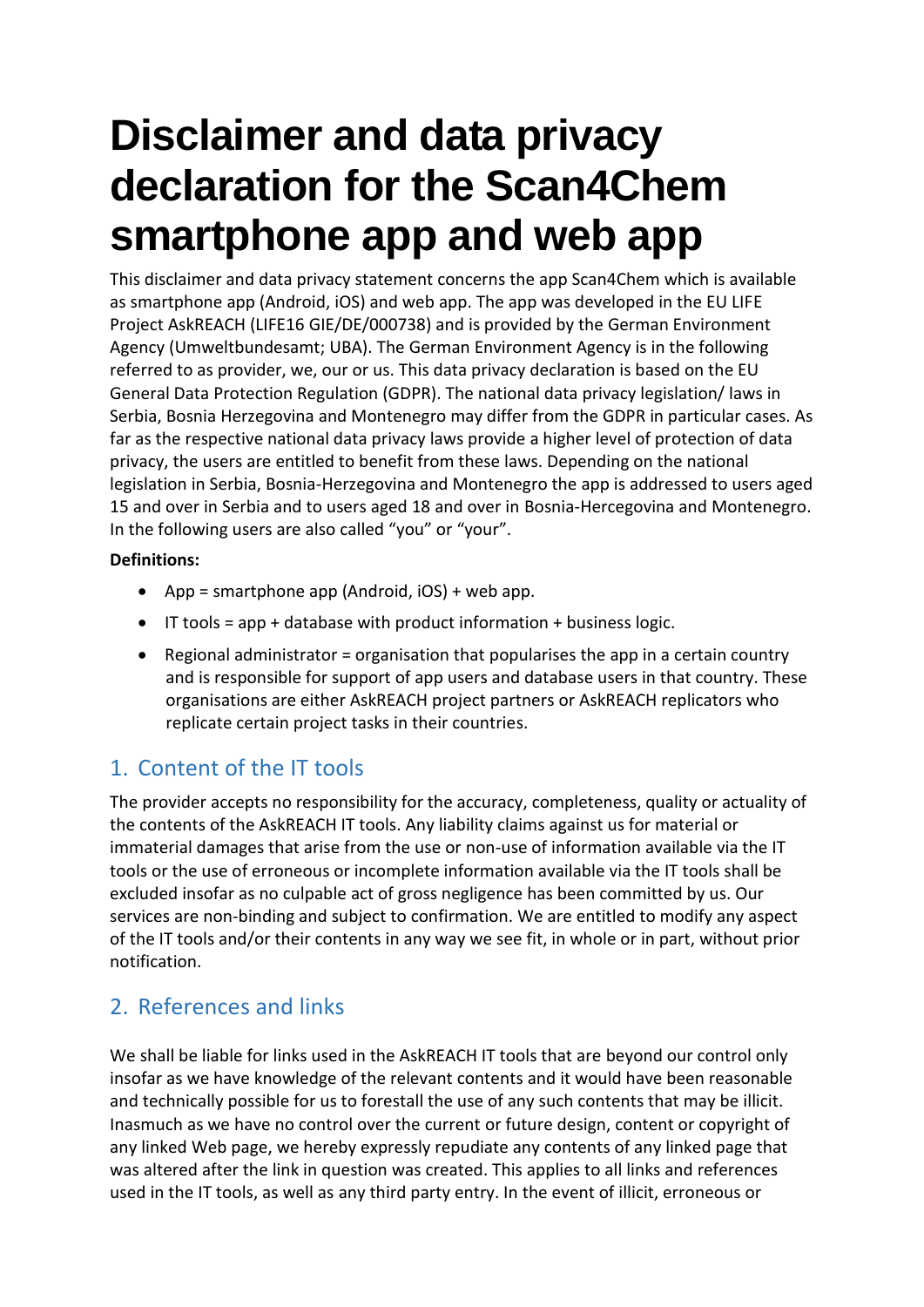incomplete contents, and in particular in connection with damages arising from the use or non-use of such information, the website owner to which the link in question led shall assume liability, and not the tool owner that provided links to such contents. Third party websites that can be accessed via external links may not be accessible without barriers. Please also note that any linking to this application does not constitute grounds for reciprocity.

# 3. Copyright and trademark rights

In all AskREACH IT tools, the provider has made every effort to (a) respect copyright restrictions for all graphics, audio, video and text; (b) use graphics, audio, video and text created by the UBA or AskREACH itself; (c) use licence-free graphics, audio, video and text. All protected marks and trademarks used are protected by the applicable copyright laws pursuant to the intellectual property rights of the duly registered owners. If registered trademarks are mentioned in the app this does not mean that such trademarks are not protected by third party rights.

The copyright for published objects created by the provider or AskREACH itself remains solely with the provider or AskREACH and the staff working on the IT tools. Unless otherwise indicated, objects, graphics, sound documents, video sequences and texts created by the provider or AskREACH itself are under a creative commons 4.0 international license (no commercial use, no editing, [https://creativecommons.org/licenses/by-nc-nd/4.0/\)](https://creativecommons.org/licenses/by-nc-nd/4.0/).

# 4. Legal validity of this disclaimer

This disclaimer constitutes an element of the AskREACH smartphone app and web app. Insofar as any provision of the present disclaimer is or becomes legally invalid or unenforceable, the remaining provisions shall remain fully enforceable.

# 5. Data privacy

# **5.1. Name and address of the person responsible**

The German Environment Agency, represented by its President, is responsible within the meaning of the EU General Data Protection Regulation (GDPR) and the relevant law at national level:

- Serbia: Law on Personal Data Protection based on GDPR and EU Directive 2016/680: ZZPL (Entry into force 13.11.2018, Off.Gaz.RS 87/2018)
- Bosnia Herzegovina: Law on the Protection of Personal Data (Official Gazette of B&H, 49/06 and 76/11)
- Montenegro: Personal Data Protection Law (Official Gazette of Montenegro, 79/08, 70/09, 44/12 and 22/17)

German Environment Agency Präsidialbereich / Presse- und Öffentlichkeitsarbeit, Internet Wörlitzer Platz 1 06844 Dessau-Rosslau, Germany Phone: +49-340-2103-2416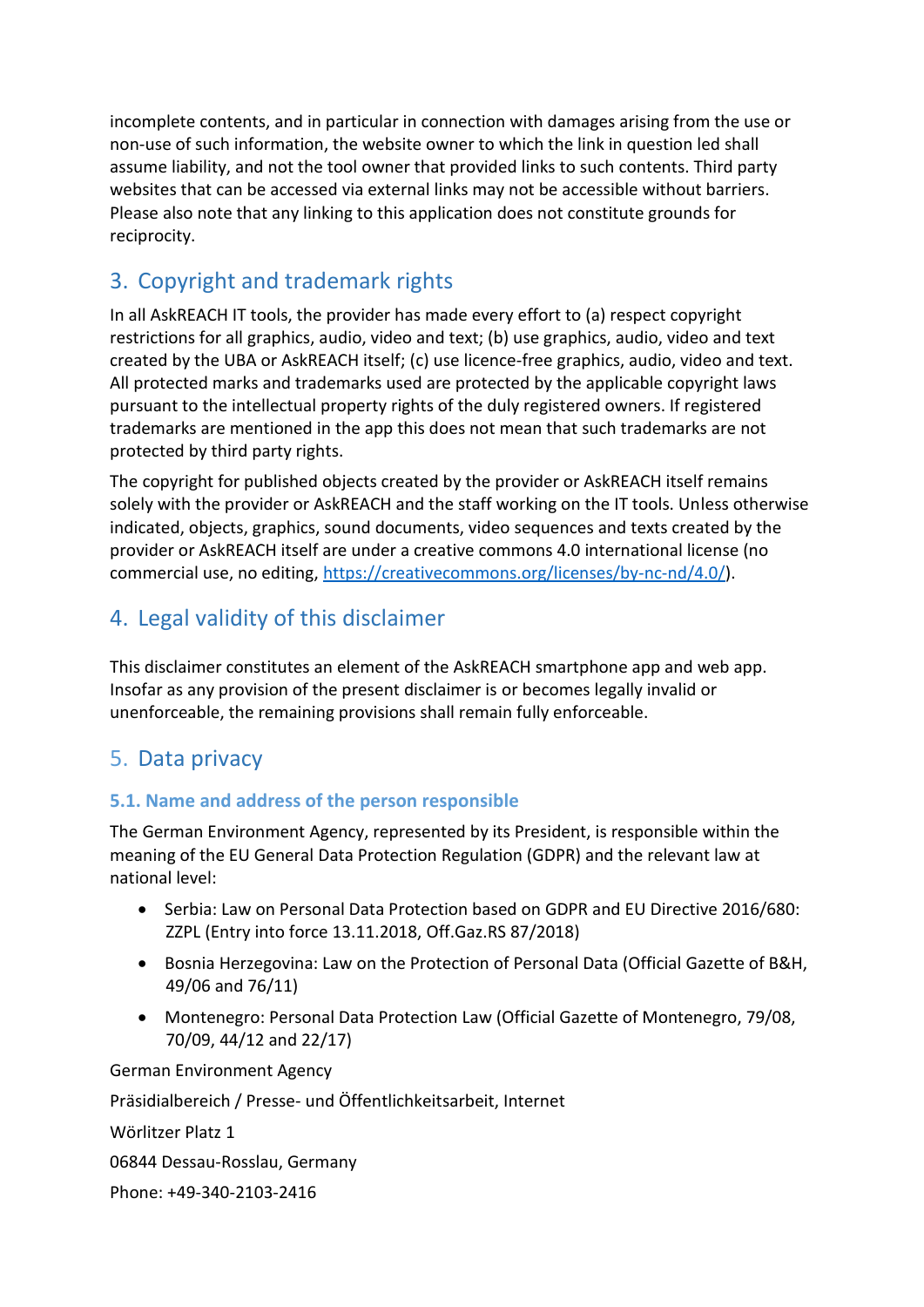E-mail: [buergerservice@uba.de](mailto:buergerservice%40uba.de)

[www.umweltbundesamt.de](http://www.umweltbundesamt.de/)

# **5.2. Name and address of the data privacy officer**

The German Environment Agency data privacy officer is available to answer your questions and provide you with information on the subject of data protection, and is also the contact person for the enforcement of your rights as a concerned party. However, requests made in languages other than German or English have to be directed to an appropriate regional administrator for translation. After translation they will be redirected by the regional administrators to the data privacy officer:

Mr. Udo Langhoff

German Environment Agency

Wörlitzer Platz 1

06844 Dessau-Rosslau, Germany

Phone: +49-30-8903-5141

E-mail: [udo.langhoff@uba.de](mailto:udo.langhoff@uba.de%5D)

In Serbia, Bosnia Herzegovina and Montenegro the regional administrator is the Association "Safer Chemicals Alternative" (ALHem) and can be contacted via askreach@alhem.rs.

# **5.3. General information on data processing**

The following explanations refer to the app developed in the LIFE project AskREACH. UBA is the controller of the AskREACH database and business logic and of the smartphone app and web app. The AskREACH project partner Luxembourg Institute of Science and Technology (LIST, [https://www.list.lu\)](https://www.list.lu/) is responsible for the technical operation of the app. The server is made available by an external host (IBM of Belgium sprl / bvba [https://www.ibm.com/contact/be/en/?lnk=flg-cont-be-en\)](https://www.ibm.com/contact/be/en/?lnk=flg-cont-be-en).

#### **Scope of the processing of personal data**

We only process personal data of users of our IT tools if this is necessary to provide functional tools as well as our contents and services (such as the provision of SVHC information by suppliers of consumer articles). As a rule, the processing of our users' personal data takes place only with their consent. An exception applies in those cases where prior consent cannot be obtained for reasons of fact and the processing of the data is permitted by law.

Unless otherwise stated in this data protection declaration in individual cases, your data will not be passed on to third parties. Your data will not be processed or used for consulting, advertising or market research purposes. In the context of their helpdesk activities the global administrators of the German Environment Agency (UBA), the technical administrators of the Luxembourg Institute of Science and Technology (LIST) and the regional administrators may view the stored data. The technical administrators may also view the data as necessary for attack prevention. Data protection agreements in accordance with GDPR Art. 28 have been concluded between UBA and LIST, UBA and the regional administrator and between LIST and the external host.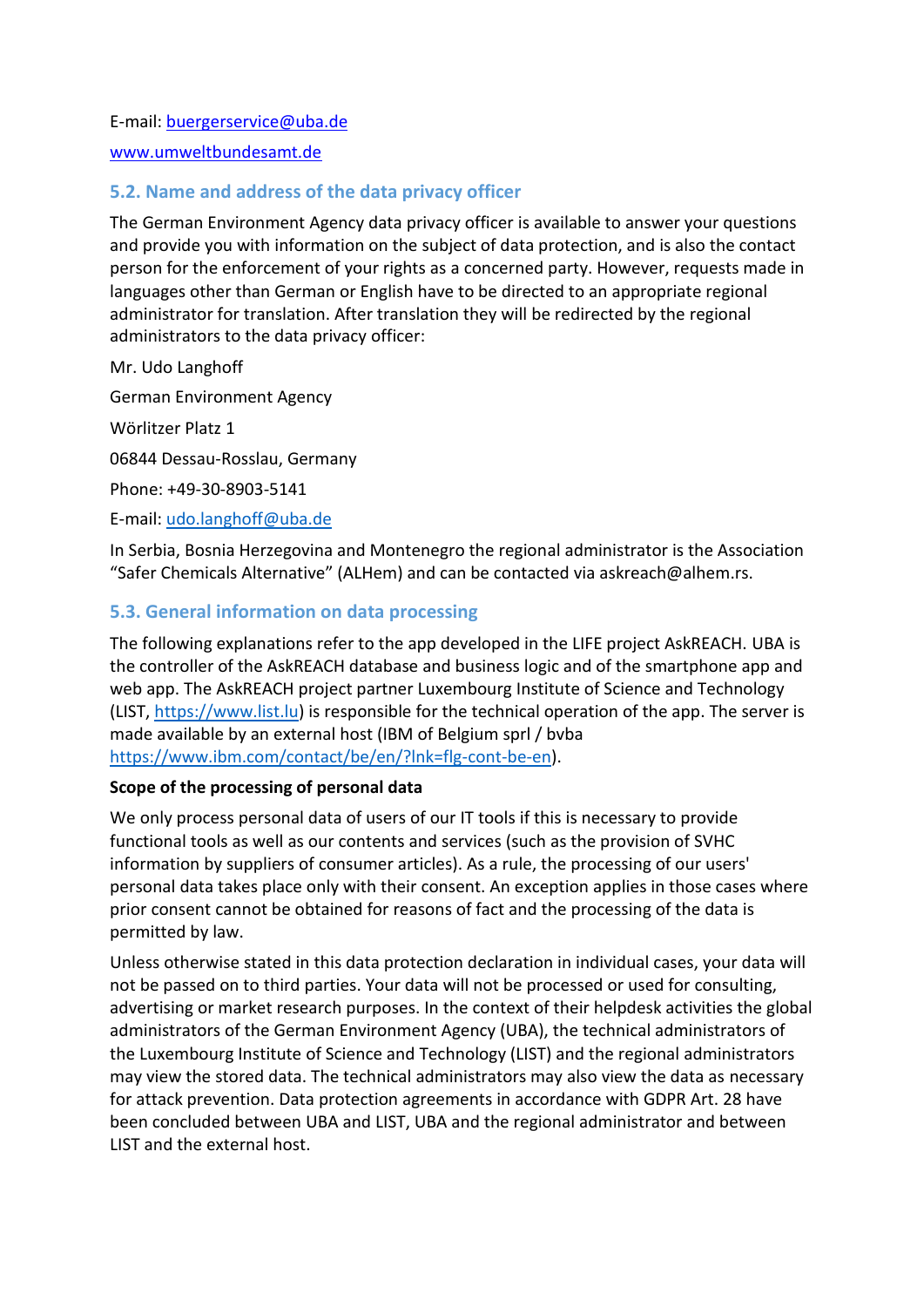All information you transmit is in an encrypted form via a "Secure Socket Layer" (SSL) connection. Your personal data cannot be read by unauthorised persons during transmission on the Internet.

#### **Legal basis for the processing of personal data**

The legal basis for the processing of personal data is the consent of the data subject pursuant to Art. 6 (1) (a) of the EU General Data Protection Regulation (GDPR).

All processing of personal data is tied to your consent given in the app.

#### **Data erasure and storage time**

The personal data will be deleted or blocked as soon as the purpose of storage ceases to apply.

Furthermore, data may be stored if this has been provided for by the European or national legislator in EU regulations, laws or other provisions to which the person responsible is subject. The data will also be blocked or deleted if a storage period prescribed by the aforementioned standards expires.

# **5.4. Provision of the app and creation of log files**

Our smartphone app can be downloaded from the Google and Apple app stores.

If users download the app from the app stores they are subjected to the data privacy rules of iTunes or GooglePlay. We hereby expressly bring to users' attention the fact that we have no control either over the terms of use or the owners of the app stores. We cannot be held liable for any action taken by any owner of an app store or by any third party.

We hereby expressly draw your attention to the fact that app store owners archive data and use it for commercial purposes. We have no knowledge as to the scope of such data or the term of its archiving. However, you are legally entitled to ask the app store owner to allow you to view your personal data and you can assert all your rights under the EU General Data Protection Regulation (GDPR).

Every time you access our system by using the app, our system automatically collects data and information from the calling smartphone device or computer system. This information (server log files) includes information on the browser, the operating system, the domain of your internet service provider, etc. In addition, the IP address or the device ID of your smartphone is transmitted and used in order to be able to use the desired service. This information is technically necessary for the correct delivery of content requested by you from our IT tools and is mandatory when using the Internet.

This data is not stored together with other personal data of the user.

In accordance with our data privacy concept, the incoming log file data are stored for two weeks in order to recognise and analyse any attacks against our system. If a specific IP address or device identification number must be blocked, it is permanently stored.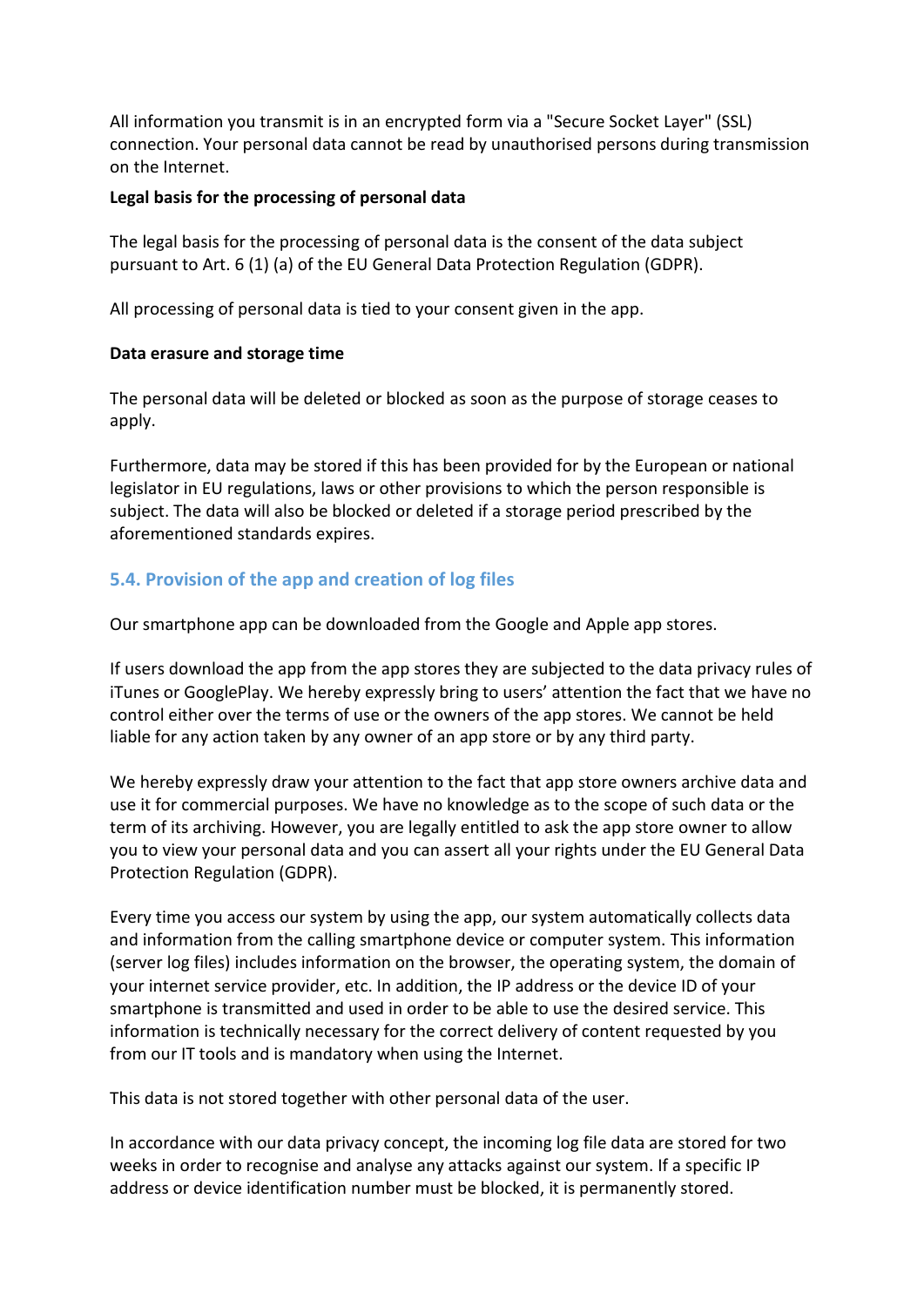# **5.5. Use of the app**

#### **Scope of the data processing**

You get access to the web app via our website or the websites of the regional administrator. We log the download and collect statistics. The web app then only communicates between the user's browser and the AskREACH server. Each time your computer accesses the AskREACH server, our system automatically collects data and information.

Every time your smartphone accesses the AskREACH server, our system also automatically collects data and information.

The following data are collected:

- 1. The user's operating system
- 2. The IP address of the user
- 3. The device identification number, if applicable
- 4. Date and time of access
- 5. Websites accessed by the user's system via our services
- 6. Information about your activities on the server
- 7. Volume of data transmitted
- 8. Notification whether the access was successful

The data are stored in the log files of our system. IP addresses and device IDs are identifiable in the records for attack prevention purposes and for geographic access statistics. IP addresses/device IDs are also used to limit access rates to the app/database as necessary and prevent Denial of Service (DOS) attacks and other threats.

You enter your name and e-mail address yourself. This personal data is not required to retrieve SVHC information from the AskREACH database. You do not have to make such an entry until you send a request to an article supplier. If you send a request, this data is stored on the server for as long as is necessary to process the app actions you desire. Your name and country of residence are visible to the addressee of your request, but your e-mail address is not. With the smartphone app, your name, country of residence and e-mail address are stored on your smartphone so you don't have to re-enter them at the next app session if you make a request. In the case of the web app, this information is not stored on your computer, so you must re-enter it in each session you make a request.

Backup copies of the server are divided into different categories for monitoring and control, e.g. consumers, suppliers, article information, requests, etc. If backups contain personal data, they are documented. If backups need to be restored, e.g. after a system failure, each user of the system is informed of this fact and the date of the backup. Backups are stored in encrypted form.

#### **Legal basis for the processing of personal data**

The legal basis for the temporary storage of data and log files is Art. 6 (1) (a) of the GDPR.

#### **Purpose of data processing**

The data are stored in the system to ensure the functionality of the system. In addition, the data help us to optimise our AskREACH IT tools and to ensure the security of our information technology systems. The data are statistically evaluated in anonymous form in order to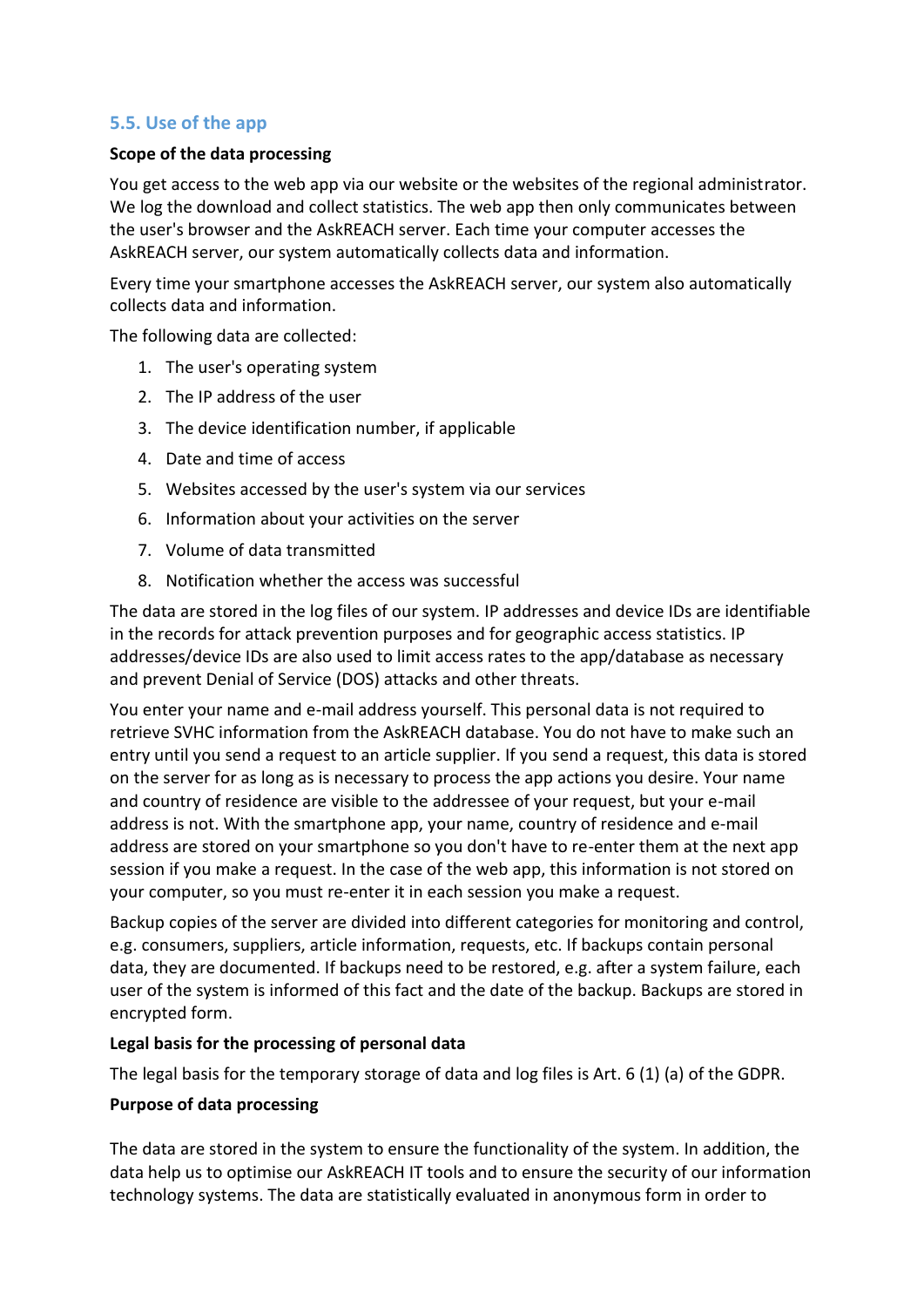document the success of AskREACH IT tools. The temporary storage of the IP address by the system is necessary to enable the server information to be delivered to the user's computer/device. For this the IP address of the user must remain stored for the duration of the session. The data are not evaluated for marketing purposes.

This data from the log file is not combined with any other stored data. A direct reference of the IP number from the log file to your person is not possible and is excluded. The IP address is only evaluated in the event of attacks on the AskREACH IT infrastructure, offences against morality, or other illegal activities in connection with the use of the IT tools. A conclusion from the IP number to your person is only possible through your dial-in provider through a public prosecutor's investigation.

You enter your name and e-mail address yourself into the app and can change or delete it at any time. The smartphone app stores this information on your phone so you don't have to re-enter it for each request. With the Web app, this data is stored during a session so you don't have to re-enter it for each request. When you close the Web app, the data is deleted.

If you send a request to a company, only the name you entered and your country of residence are visible to the company. Your name should show the company that a real person is behind the request. The country is indicated so that the company can reply to you in the appropriate language. Sending a request may lead to the following outcomes:

- Entry of the desired information by the company into the AskREACH database. You will then receive the corresponding information from the system.
- The company sends the information by e-mail to the AskREACH server, which then forwards it to you.
- Some companies do not want to use our system, but want to contact their customers directly. In this case, our system will inform you accordingly and you will be asked to send your request by e-mail again directly to the company, if you wish.
- Or, a company may not react at all. In this case, the system sends a reminder to the company after 30 days. After 45 days, the system will ask you if you want to send another request. Generally, the regional administrators try to find out why companies do not respond.

To allow the system to respond and contact you appropriately, your name and e-mail address will be stored in the system for as long as the response/processing of your request requires. After a maximum of 60 days (buffer time for potential queries), your name and email address will be pseudonymised in the system and only used for anonymous statistics.

All personal data stored in the AskREACH server are visible to the AskREACH administrators on consumer or supplier request so they can administer their helpdesk activities.

- Technical administrator: Luxembourg Institute of Science and Technology (LIST)
- Global administrator (operator): German Environment Agency (UBA)
- Regional administrator in Serbia, Bosnia Herzegovina and Montenegro: Association "Safer Chemicals Alternative" (ALHem)

## **Duration of storage**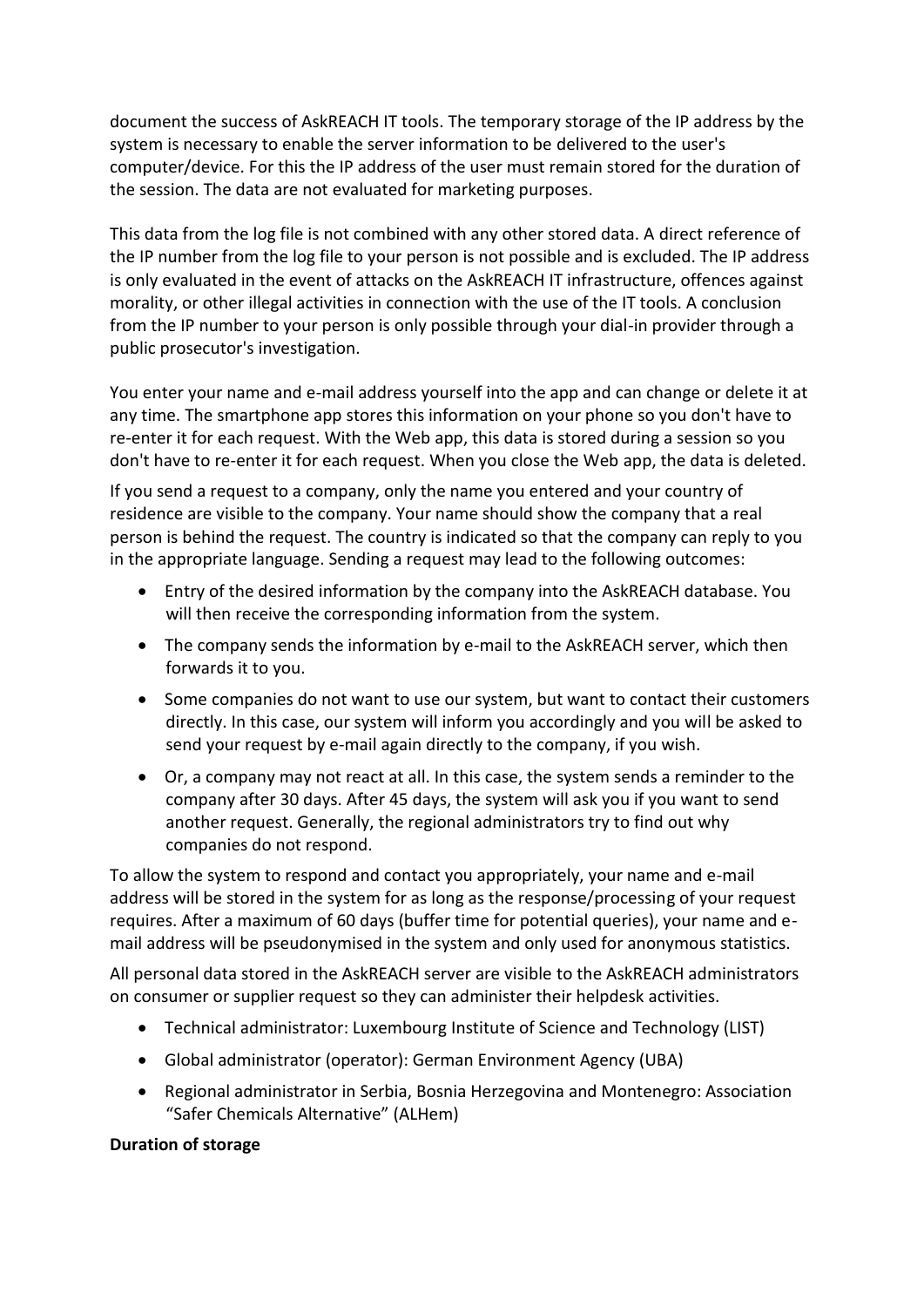The data will be deleted as soon as they are no longer necessary to achieve the purpose for which they were collected. Your name and e-mail address will only be stored in connection with your requests and for a maximum of 60 days.

If personal data (online identifiers such as IP-addresses and unique device IDs) are stored in log files, they will be deleted after two weeks at the latest. Further storage is possible in the event of malicious behaviour and if future access is to be prevented. In this case the IP addresses of the users (as far as possible for the purpose) are deleted or alienated, so that an assignment of the calling client is no longer possible.

## **Possibility of objection and elimination, revocation of consent**

The collection of data for the provision of the IT tools and the storage of data in log files is absolutely necessary for the operation of the IT tools.

Your name and e-mail address are only stored temporarily in the system. Both can be deleted or removed at your request.

You can revoke your consent to the processing of your personal data at any time. The legality of the processing carried out on the basis of the consent up to the revocation remains unaffected by this. After revocation of your consent you can no longer use the app.

# 6. Data entered to the AskREACH database by consumers

App users may provide article name, description, brand/company name and photo during the request creation process, if this information is missing in the AskREACH database. This information is marked as "crowdsourcing information". Malicious, illegal or inappropriate content can be reported by other app users and will subsequently be removed. In addition, app users may enter generic e-mail addresses of companies in order to send their requests there. These e-mail addresses may be included in the internal address list of the system and then used for sending future requests of other app users to the same company. Before inclusion in the internal list they will be checked by the regional administrator. Before entering any data, the app user has to consent to the conditions of use and is informed that this information should only concern, show or reflect the article in question, but no persons or other personal or confidential data or illegal content. Wrong or illegal contents will be deleted as soon as they are notified to the administrators (by other app users or suppliers). If repeated misuse by a user is noted, the user will be blocked.

# 7. Data transfer to third countries (outside the EU)

We have a Serbian regional administrator of our app outside the EU. In Serbia a new national law has been adopted that implements provisions equivalent to the GDPR. The Serbian app is also available in Montenegro and Bosnia Herzegovina. According to the Law on the Protection of Personal Data Personal from Bosnia and Herzegovina personal data may be transferred to other countries, if these countries implement adequate safeguards for personal data as set out in the law. This is the case for EU Member States. In the Data Protection Law of Montenegro the provisions of Art. 41 and 42 item 6 explicitly stipulate that the consent of the competent authority is not required to export personal data from Montenegro to EU Member States.

Requests should usually be sent to companies within the EU, because according to the EU Chemicals Regulation REACH they have to respond. However, requests can also be sent to any company outside the EU. With regard to most countries outside the EU, no adequacy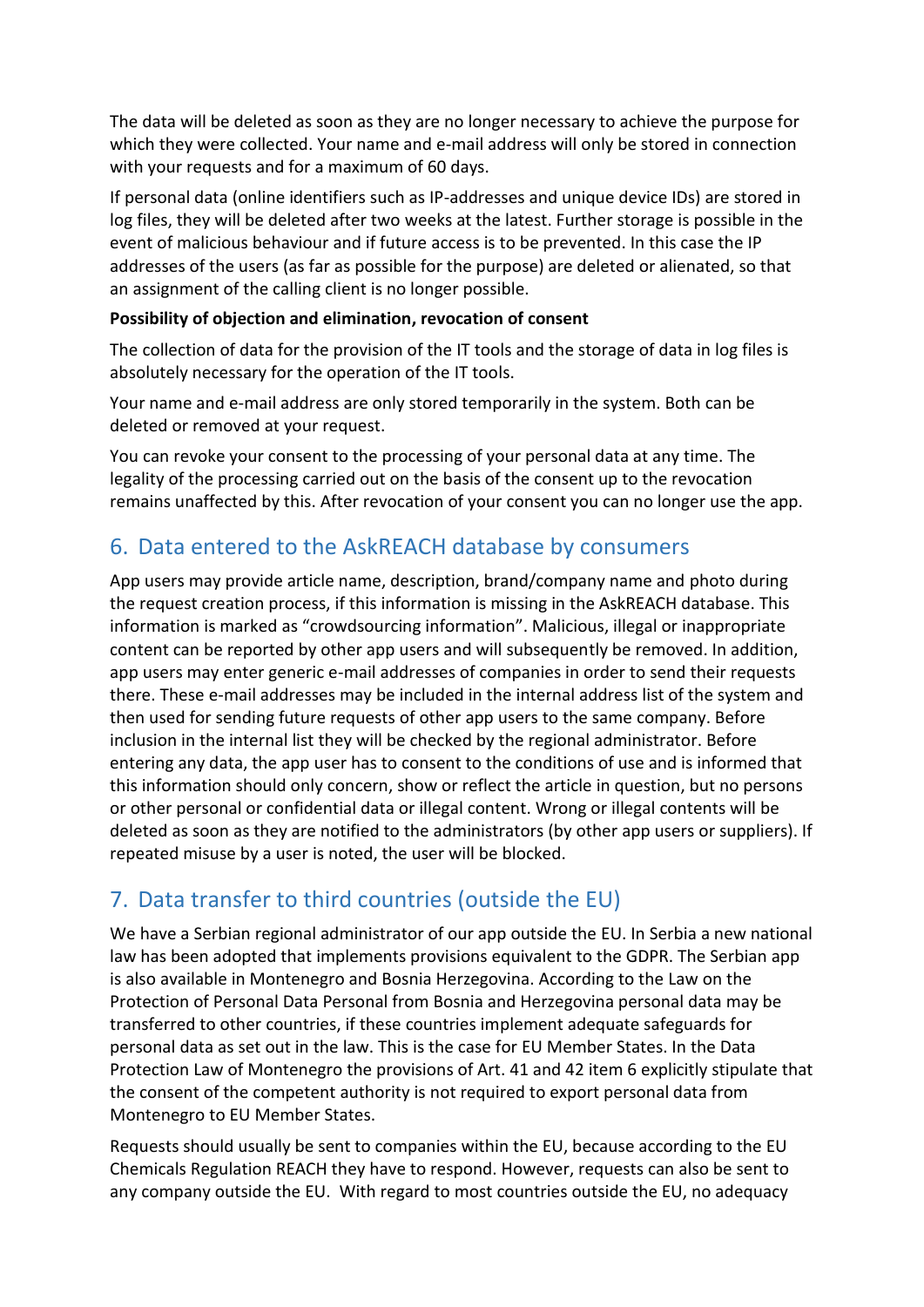decision of the EU Commission according to Art. 45 GDPR is available. Therefore, data processing is possible only with consent of the persons concerned. Such data transfers without adequacy decision and appropriate guarantees entail risks. Requests that you send to suppliers in such countries contain your name and your country of residence, but no other personal data.

# 8. Push notifications (smartphone app only)

If a smartphone app user agrees to receive push notifications from the AskREACH system, their device ID is stored in the business logic and they are subject to the data privacy rules of the Apple Push Notification service or Google Firebase service.

# 9. Consumer surveys

Once annually in 2020, 2021 and 2022, all active users of the smartphone app at that time will receive via the app a request to participate in a survey intended to provide the project with data on impacts achieved and user satisfaction. The release of this request will be integrated into the app's programming from the start, i.e. not sent via external notification ("push message"). Personal data are not involved.

Consumers who agree to participate in the survey are directed to a questionnaire created in the web tool LimeSurvey which is hosted at an external website by the AskREACH project partner sofia (University of Applied Sciences Darmstadt, Society for Institutional Analysis). The data privacy conditions of LimeSurvey apply [\(https://www.limesurvey.org/policies/privacy-policy\)](https://www.limesurvey.org/policies/privacy-policy).

In the questionnaires, consumers interested in providing more detailed feedback are asked to leave their e-mail address. Using these e-mail addresses, regional administrators may ask individual consumers to participate in interviews. All surveys are evaluated anonymously. The regional administrators handle the e-mail addresses and further personal data received during this activity as explained under Section 11.

# 10. Newsletter

# **Description and scope of data processing**

If you click in our app that you would like to receive the free newsletter of UBA or your regional administrator organisation, you will be redirected to our website or the website of your regional administrator organisation where you can subscribe to the newsletter. Please refer to the privacy policy of the respective website for information on subscription-related data privacy.

# 11. E-mail contact

# **Description and scope of data processing**

You can send questions about the app or supplier responses by e-mail to UBA (in German or English) or your regional administrator. Your personal data transmitted with the e-mail will be stored by us or by the regional administrator.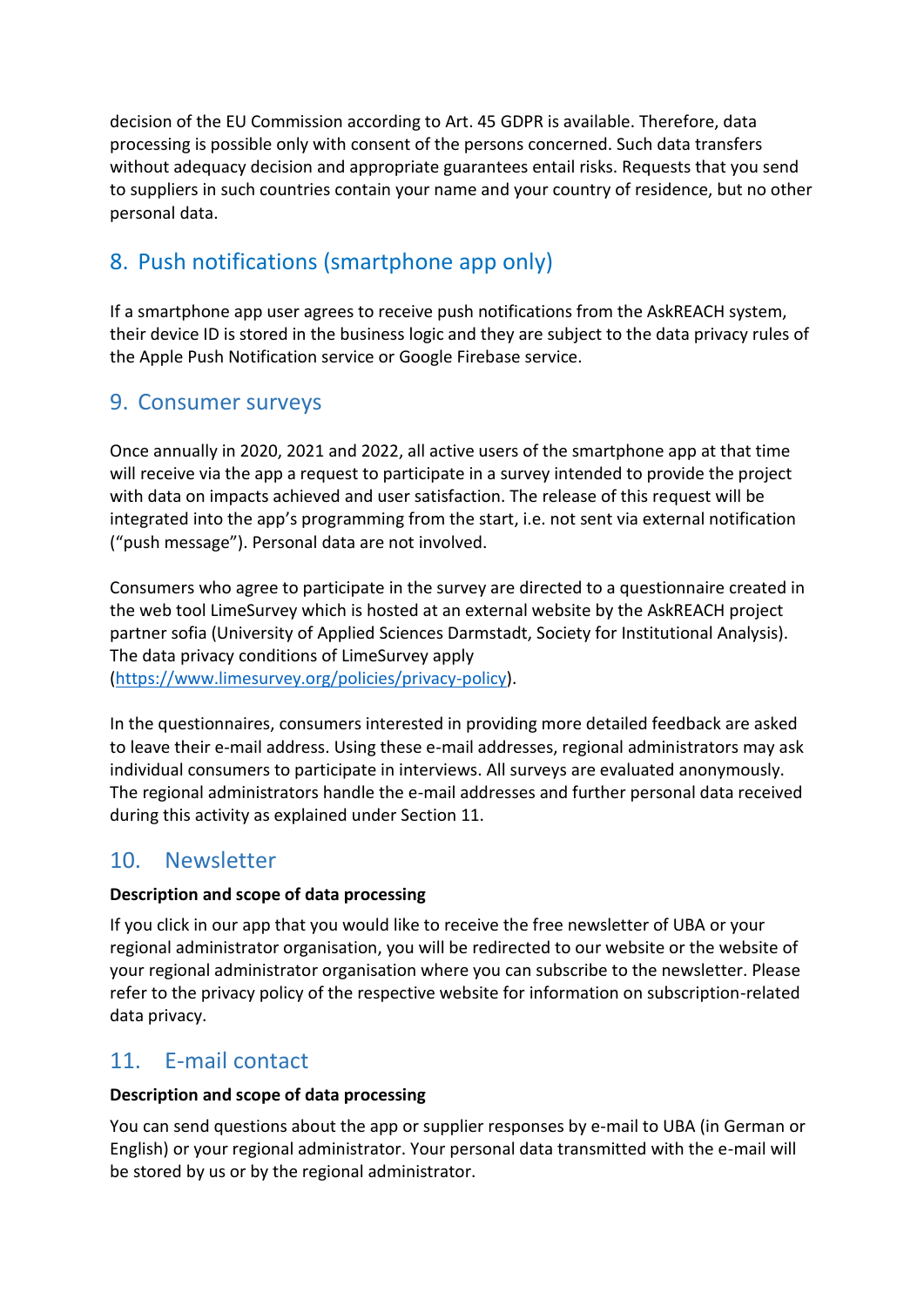In this context, the data will not be passed on to third parties (excluding global, technical and regional administrators) without your separate consent. Your consent will be stored as described in Section 5.3. We and the technical and regional administrators will use the data exclusively for processing the exchange and then delete or anonymise it.

## **Legal basis for the processing of personal data**

The legal basis for the processing of data transmitted in the course of sending an e-mail is Art. 6 (1) (f) GDPR.

# **Purpose of data processing**

The processing of the personal data serves in answering your enquiry.

# **Duration of storage**

Your enquiries and answers in electronic files of the regional administrator are stored according to the stipulations of the GDPR: personal data should not be retained longer than necessary, in relation to the purpose for which such data is processed. So, the storage duration is decided by the regional administrator on a case by case basis, taking into account the purpose of the processing.

# **Possibility of objection and elimination**

You have the possibility to object to the processing of your personal data sent with your email at any time. To this end, please contact our data protection officer (in German or English) or the regional administrator. In such a case, the conversation cannot be continued. All personal data stored in the course of contacting us or the regional administrator will be deleted.

## **Further information on communication by e-mail**

Communication by e-mail can have security gaps. E-mails sent can be stopped and read by experienced Internet users. If we or the regional administrators receive an e-mail from you, it is assumed that we or the regional administrators are also entitled to reply by e-mail to this e-mail address. Otherwise we ask you to consider another form of communication (e.g. by post).

Be careful with questionable e-mails: Fraudsters repeatedly try to install malware (e.g. viruses and Trojans) on foreign PCs via attachments or links in e-mails - by raising fears with claims about unpaid invoices or dramatic messages. You should not trust e-mails with lurid subject lines, dubious contents, or questionable origin – delete them immediately. Never open attachments or links in such e-mails. As a rule, the German Environment Agency and the regional administrators never send files with attachments using the suffixes ".exe″ or ".com″. Please do not open such files and inform us (in German or English) or the regional administrators about such an e-mail. The German Environment Agency or the regional administrators will never ask you to send us sensitive data such as bank details or passwords by e-mail or telephone.

# 12. Your rights

If your personal data are processed, you are affected within the meaning of the EU General Data Protection Regulation (GDPR) and you have the following rights vis-à-vis the person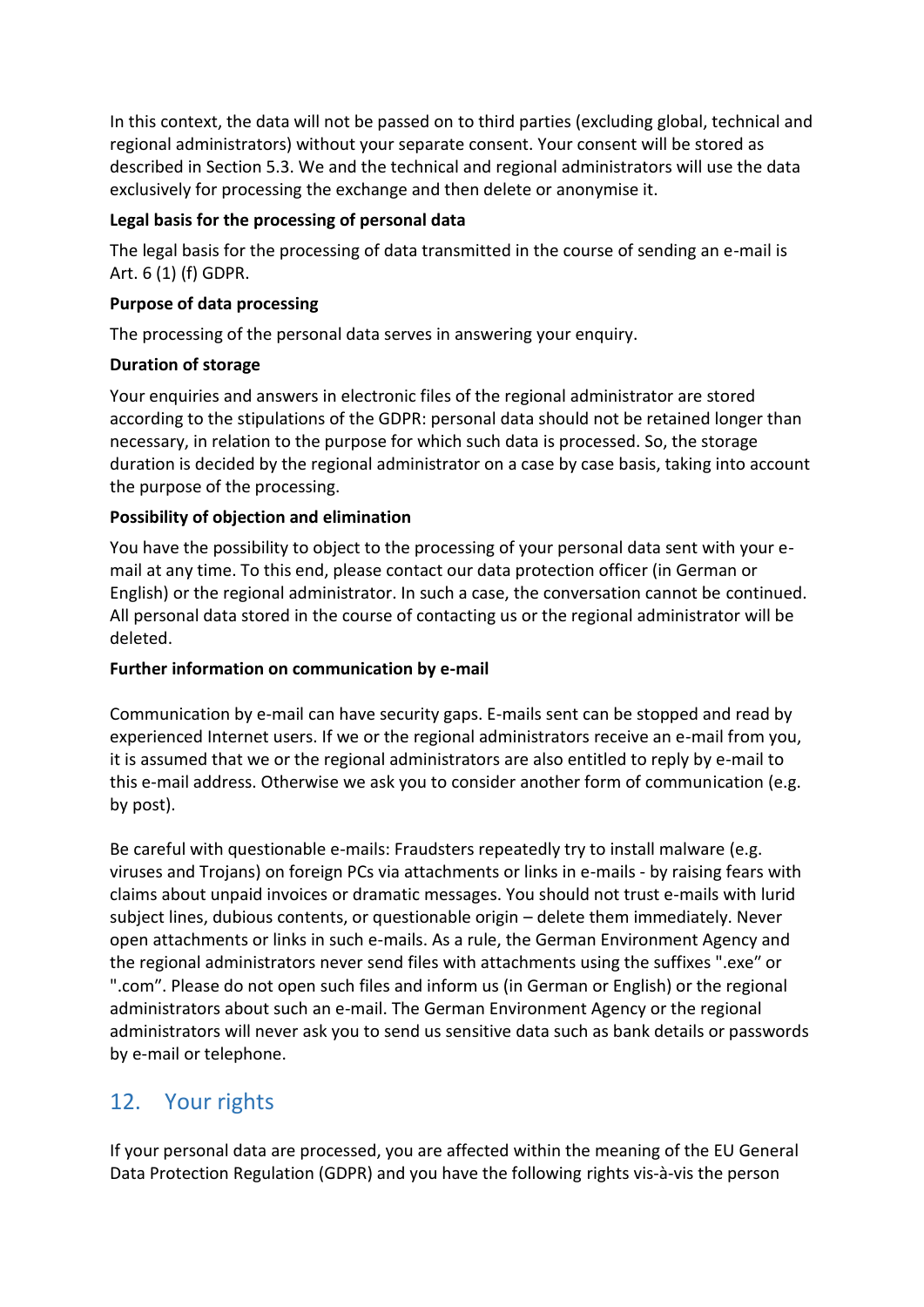responsible. Please contact us (in German or English) or the regional administrator (see above).

#### **Right to information**

You can ask the person responsible to confirm whether personal data concerning you are being processed by us.

You have the right to request information about whether the personal data concerning you is transferred to a third country or to an international organisation. In this context, you may request to be informed of the appropriate guarantees pursuant to Art. 46 GDPR in connection with the transmission.

This right to information may be limited to the extent that it is likely to make impossible or seriously impair the achievement of research or statistical purposes and the limitation is necessary for the fulfilment of research or statistical purposes.

#### **Right to rectification**

You have a right to rectification and/or completion vis-à-vis the data controller if the personal data processed concerning you are incorrect or incomplete. The person responsible shall make the correction without delay.

Your right to rectification may be limited to the extent that it is likely to render impossible or is seriously prejudicial to the achievement of the research or statistical purposes and the limitation is necessary for the fulfilment of the research or statistical purposes.

## **Right to limitation of processing**

Under the following conditions, you may request that the processing of personal data concerning you be restricted:

- 1. If you dispute the accuracy of the personal data concerning you for a period that enables the data controller to verify the accuracy of the personal data;
- 2. The processing is unlawful and you refuse to delete the personal data and instead request that the use of the personal data be restricted;
- 3. The data controller no longer needs the personal data for the purposes of the processing, but you do need them to assert, exercise or defend legal claims, or
- 4. If you have filed an objection to the processing pursuant to Art. 21 (1) GDPR and it has not yet been determined whether the legitimate reasons of the person responsible outweigh your reasons.

If the processing of personal data concerning you has been restricted, such data may only be processed - apart from being stored - with your consent or for the purpose of asserting, exercising or defending rights or protecting the rights of another natural or legal person or on grounds of an important public interest of the European Union or a Member State.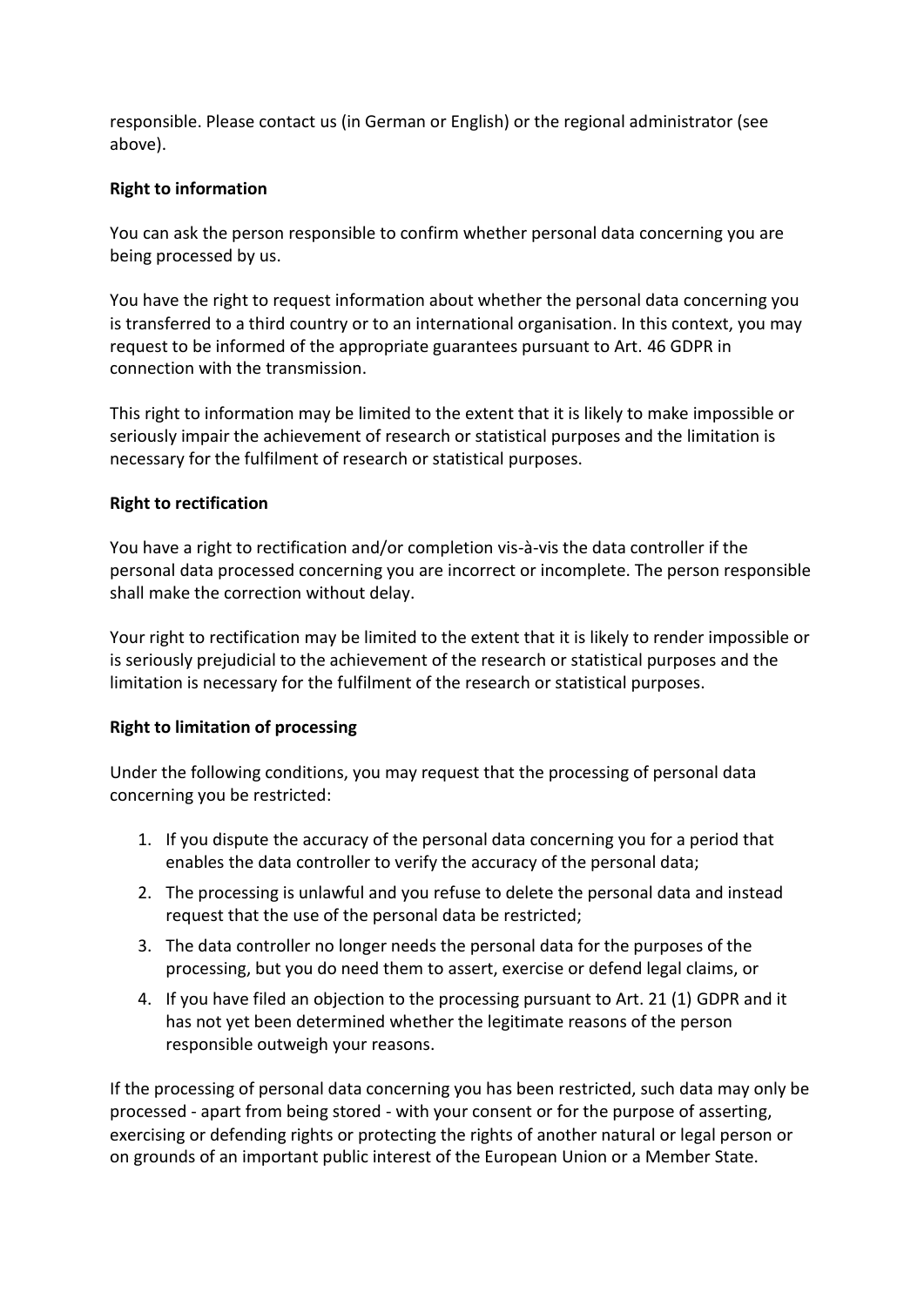If the processing restriction has been limited according to the above conditions, you will be informed by the person responsible before the restriction is lifted.

Your right to limitation of processing may be limited to the extent that it is likely to render impossible or is seriously prejudicial to the achievement of research or statistical purposes and the restriction is necessary for the fulfilment of research or statistical purposes.

#### **Right to erasure**

#### a) Duty to delete

You may call on the data controller to erase the personal data relating to you and the controller is obliged to erase this data without delay if one of the following reasons applies:

- 1. The personal data concerning you are no longer necessary for the purposes for which they were collected or otherwise processed.
- 2. You revoke the consent on which the processing was based pursuant to Art. 6 (1) (a) or Art. 9(2) (a) GDPR, and there is no other legal basis for the processing.
- 3. You file an objection against the processing pursuant to Art. 21 (1) GDPR and there are no overriding legitimate reasons for the processing, or you file an objection against the processing pursuant to Art. 21 (2) GDPR.
- 4. The personal data concerning you have been processed unlawfully.
- 5. The deletion of personal data relating to you is necessary to fulfil a legal obligation under EU law or the law of the Member States to which the data controller is subject.
- 6. The personal data concerning you were collected in relation to information society services offered pursuant to Art. 8 (1) GDPR.

## b) Information to third parties

If the data controller has made the personal data concerning you public and is obliged to erase it pursuant to Art. 17 (1) GDPR, then the data controller shall take appropriate measures, including technical measures, taking into account the available technology and the implementation costs, to inform data processors who process the personal data that you, as the data subject, have requested the erasure of all links to this personal data or of copies or replications of this personal data.

## c) Exceptions

The right to cancellation does not exist insofar as the processing is necessary:

- 1. To exercise freedom of expression and information;
- 2. For the performance of a legal obligation required for processing under the law of the European Union or of the Member States to which the controller is subject or for the performance of a task in the public interest or in the exercise of official authority conferred on the controller;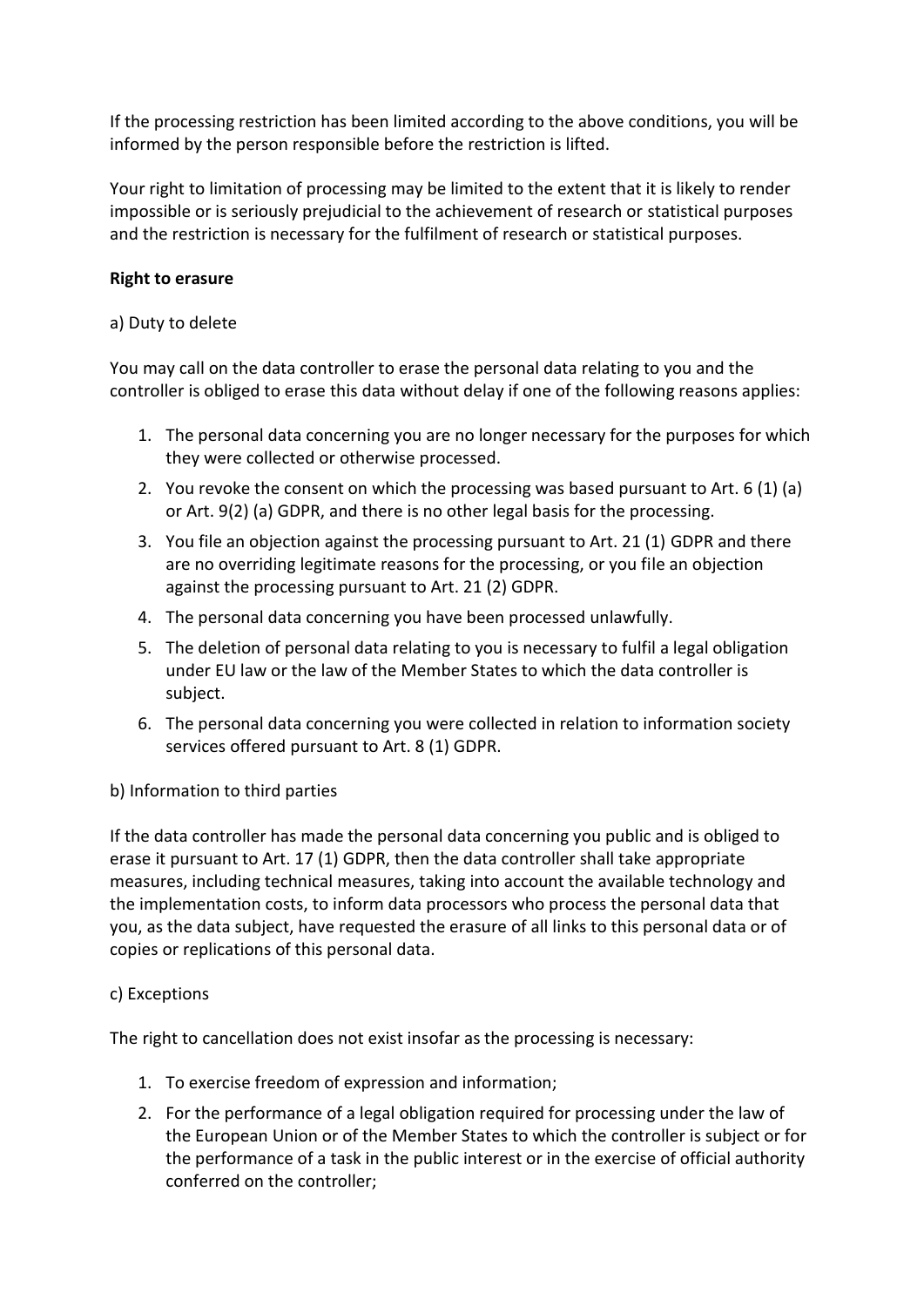- 3. For reasons of public interest in the field of public health pursuant to Art. 9 (2) (h and i) and Art. 9 (3) GDPR;
- 4. For archiving purposes in the public interest, for scientific or historical research purposes, or for statistical purposes pursuant to Art. 89 (1) GDPR, insofar as the law referred to in section a) above is likely to make it impossible or would seriously impair the attainment of the objectives of such processing, or
- 5. To assert, exercise or defend legal claims.

# **Right to inform**

If you have exercised your right to have your data rectified, erased, or to restrict processing, the data controller is obliged to inform all recipients to whom the personal data concerning you have been disclosed of this rectification or erasure of the data or the restriction of processing, unless this proves impossible or involves disproportionate effort.

The person responsible shall inform you about those recipients if you request it.

## **Right to data portability**

You have the right to receive the personal data concerning you that you have provided to the person responsible in a structured, common and machine-readable format. In addition, you have the right to pass this data on to another person in charge without obstruction by the person in charge to whom the personal data was provided, provided that

- 1. Processing is based on consent pursuant to Art. 6 (1) (a) GDPR or Art. 9 (2) (a) GDPR or on a contract pursuant to Art. 6 (1) (b) GDPR and
- 2. Processing is carried out by automated methods.

In exercising this right, you also have the right to request that the personal data concerning you be transferred directly from one data controller to another data controller, insofar as this is technically feasible. The freedoms and rights of others must not be affected by this.

The right to portability shall not apply to the processing of personal data necessary for the performance of a task in the public interest or in the exercise of official authority conferred on the controller.

## **Right to object**

You have the right to object, on grounds relating to your particular situation, to the processing of your personal data in accordance with Art. 6 (1) (f) GDPR.

The data controller shall no longer process the personal data concerning you, unless compelling legitimate grounds can be demonstrated for the processing which override your interests, rights and freedoms, or the processing serves to establish, exercise or defend legal claims.